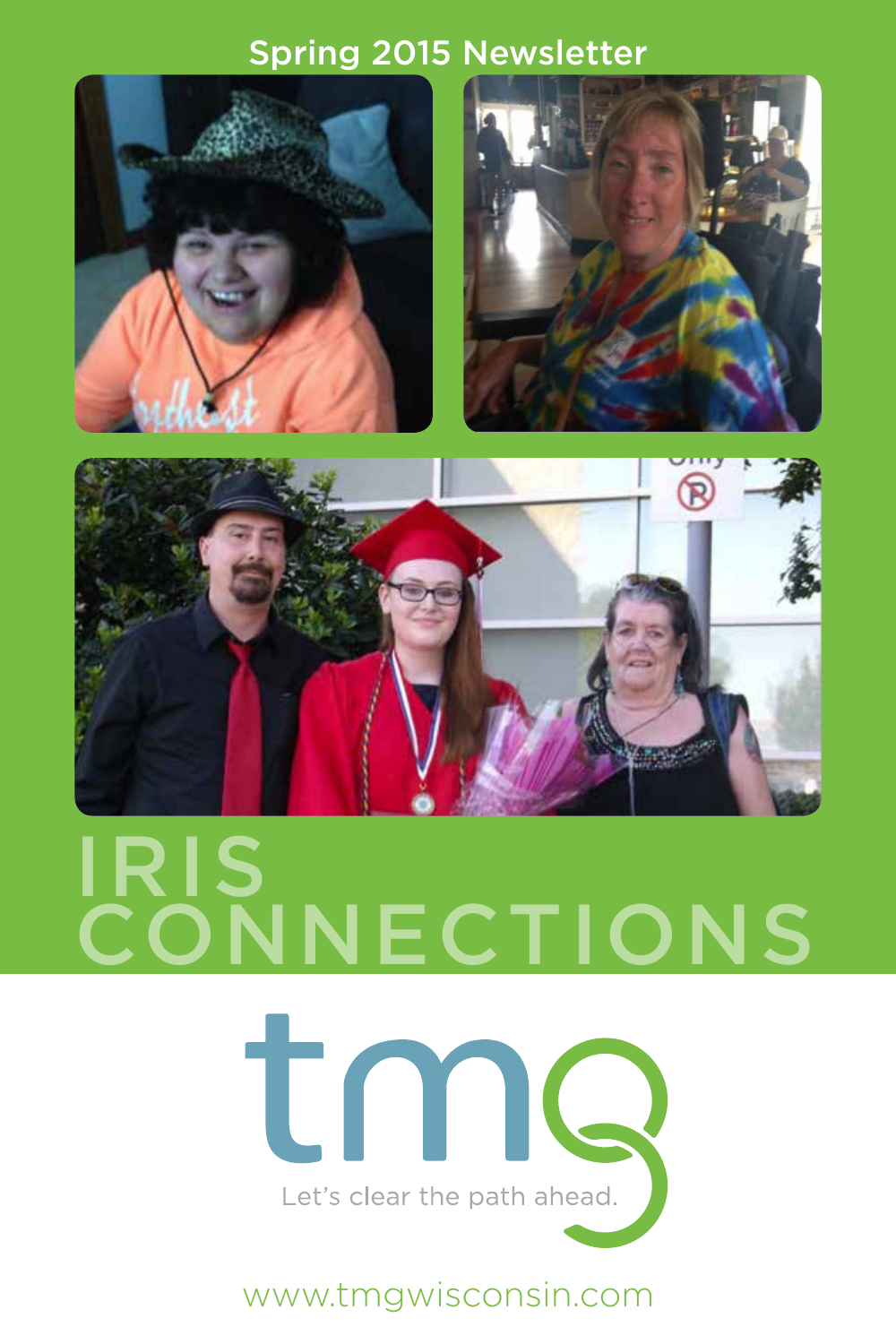## Key Terms in this issue of IRIS Connections

Self-determination refers to a person having control over all aspects of his or her life and exercising basic rights such as citizenship, liberty and the pursuit of happiness. It is guided by five core principles of Freedom, Authority, Support, Responsibility and Confirmation. Self-direction is a tool people use to create and control supports that help them live the life they choose.

**Budget Authority** is the decision-making control a person has over how an individual Medicaid budget is spent. Individuals with budget authority have the



freedom to create person-centered supports that meet their needs, are guided by their personal preferences, and are fiscally responsible. Wisconsin's IRIS program offers complete budget authority to people who enroll.

**Employer Authority** means people have the option to hire their own workers. Individuals with employer authority are able to directly hire personal care workers without using a provider agency. In the IRIS program, this is done with the support of a Fiscal Employer Agent, who completes background checks, pays workers, handles taxes, and ensures that the person is following the rules as an employer.

#### UPCOMING EVENTS OF INTEREST

#### APRIL 15–17, 2015 ADRC Conference La Crosse Center, La Crosse, WI

#### April 30, 2015

Western Region Recovery and Wellness Consortium, Chippewa County Mental Health and Substance Abuse Summit Heyde Center for the Arts, Chippewa Falls, WI

#### APRIL 30 – MAY 1, 2015 Circles of Life Conference Holiday Inn, Stevens Point, WI

#### APRIL 30 – MAY 2, 2015

Autism Society of Wisconsin Annual Conference Kalahari Resort, Wisconsin Dells, WI

#### MAY 17–19, 2015

Alzheimer's Association Annual Wisconsin Network Conference Kalahari Resort, Wisconsin Dells, WI

#### JUNE 1–2, 2015

#### Living a Self-Determined Life: InControl WI Conference

Glacier Canyon Lodge, Wilderness Resort, Baraboo, WI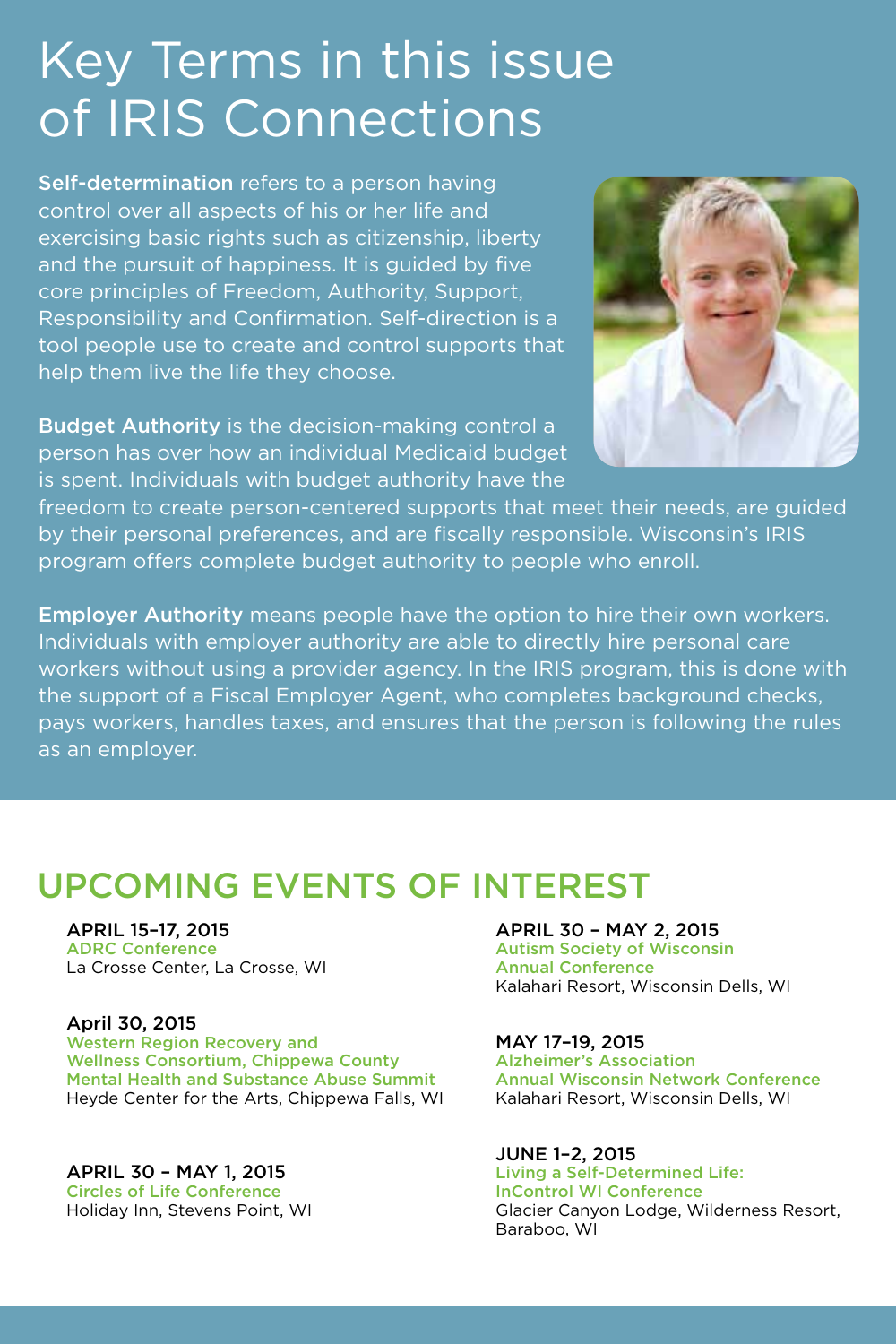## Kelsey Bustos



Kelsey Bustos is a vibrant, kind 24-yearold woman who lives with her family in Appleton, WI. In August of 2014, without notice, Kelsey's provider of daily supports closed permanently. Kelsey's mom, Lisa, and parents of other participants stepped into action, as families do. By using her budget authority, Kelsey was able to design supports with her family that met her needs and increased her involvement in her community.

Lisa describes her definition of budget authority in these words: "Much like you, I wake up every day with great certainty that I can chose what I want to do with my life, who I want to associate with, where I want to live, what car I drive, who works for me and/ or who I work for. Imagine one day you woke up and someone you did not know made all of these decisions for you. Imagine you lived with people you did not know, but (you were required to do so) because they were 'like' you and it worked best for economic reasons, not what was best for you. Imagine if you could not go to the movies or visit family or friends because it just did not work for others to take you. Imagine a stranger giving you a bath. Worse yet, (imagine that stranger) not caring so much that you need a bath, that your hair is combed, or your teeth are brushed. Imagine this was happening to your daughter or your son."

By putting her **budget authority** into action, Kelsey has surrounded herself with people who care about her to care for her. Her communication abilities have improved. She is more comfortable in social settings, and has made friends. She is a budding photographer, so proud of the pictures she takes. She has blossomed into such a caring person because she gives what she gets. This is all a direct result of her self-directed supports through the IRIS program and her partnership with her TMG IRIS Consultant.

## KELSEY BUSTOS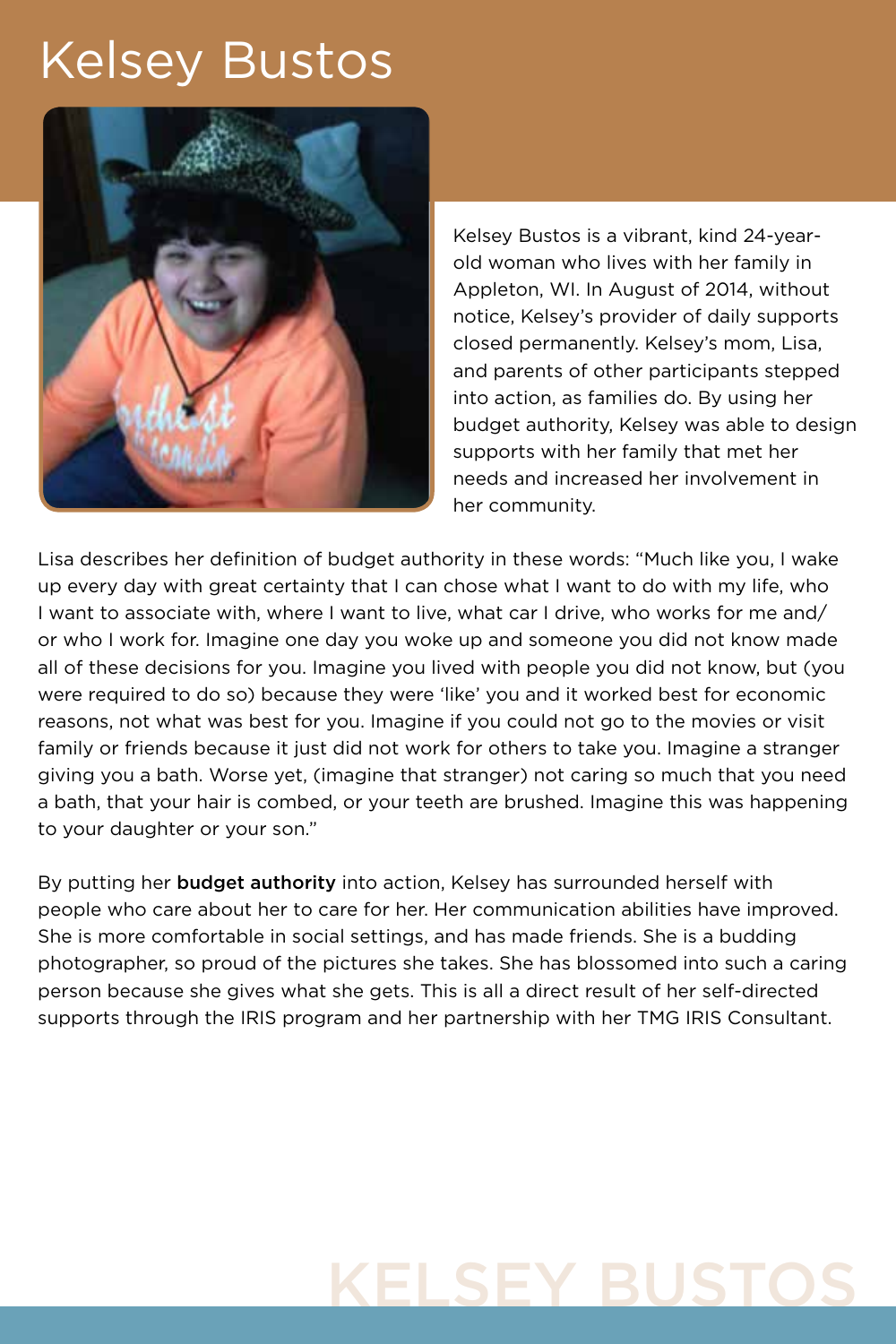## Sharon LaCosse



For many people who are enrolled in IRIS, employer authority provides them opportunities to stay in their home with the right type of support at the right time. Sharon describes herself as an "independent woman." She is a grandmother, mother, neighbor, and generous friend.

Sharon began partnering with the TMG ICA in 2012 after being on the waiting list for services in St Croix County. She explains that self-directing her supports through the IRIS program was an obvious choice for her. Sharon knew that she wanted to continue to remain in her home in Hudson with her son, Shane. She wanted to continue to have an active role in controlling who provided her personal supports. She felt confident she could count on family to remain as her voice when she is no longer able to express what she wants for her life and care needs. Sharon employs Shane to provide supports that help maintain her health and safety in her community. The few hours each week he provides support have kept Sharon in her own home instead of having to move to a more restrictive and costly medical facility. "I need him to be here for me. Not just to help me with things I can't do, but to help me feel safe."

Diagnosed with emphysema in 1990, Sharon reports she has worked hard to create a life for herself that allows her to feel in control of who walks in and out of her doors. Sharon weaves together natural supports and community resources with a small amount of paid supports to create a life that she feels "most would love to have." When asked if she is able to imagine her life where she wasn't in control of her supports and services, Sharon responded, "I don't think I would have a good attitude if someone was telling me where and how to live. I just want to live my life and not have someone else tell me how to live it."

When asked what current goals she is working on as well as what she enjoys doing for fun, Sharon laughed and said, "I like seeing others smile. I have what I need in my life right now; I like to make other people happy as well." She shares that having those in your life who know you is how you ensure your life is directed the way you want. "My independence is important to me. It means I can do what I want and when I want unless someone else convinces me I can't." She also added, "I can tell you convincing me is difficult to do; just ask my son."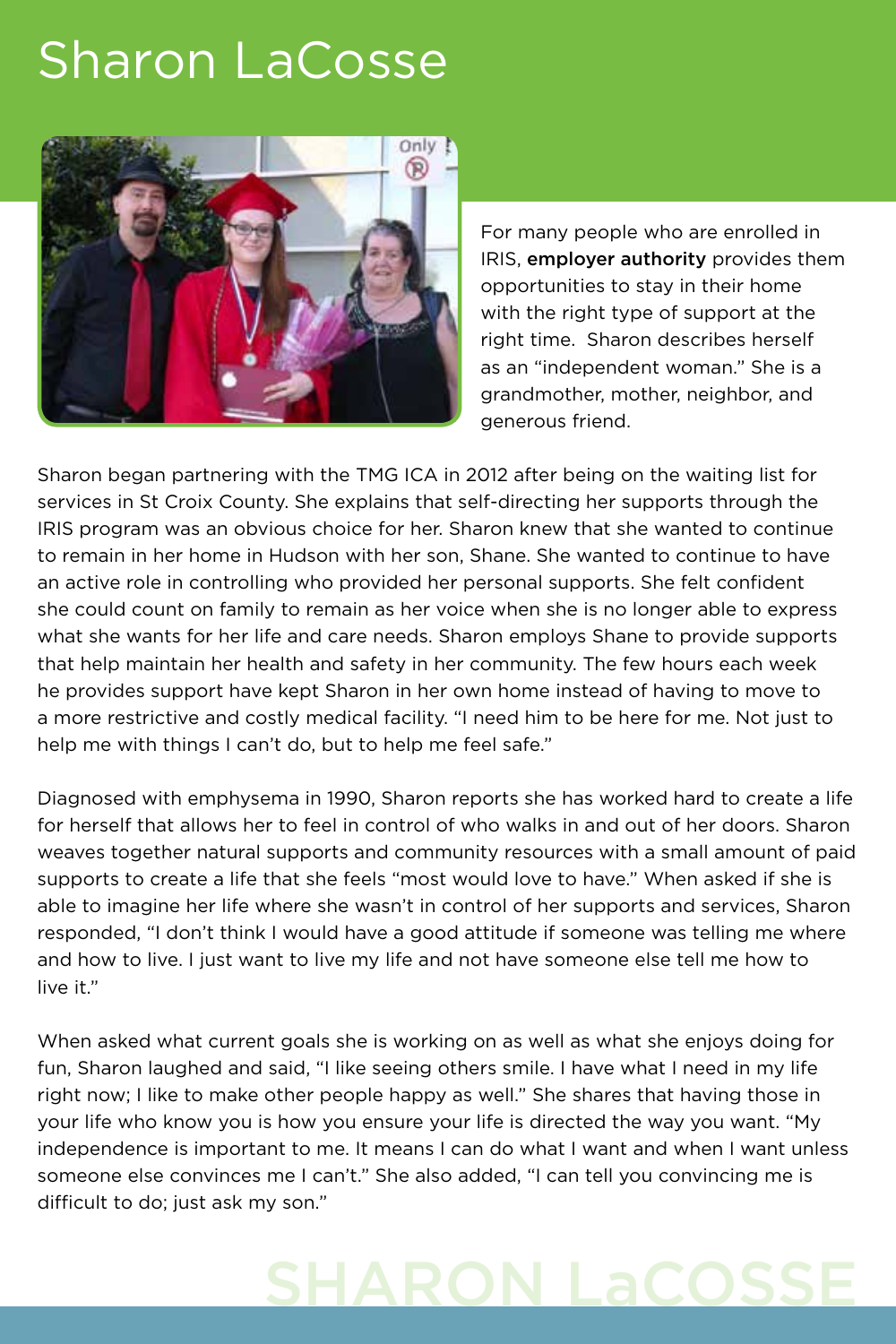## Pam DeVuyst

Pam is a vibrant woman who is generous of spirit and supports all people. She lives and works in her home community of Kenosha, WI. Pam is completing her bachelor's degree in education while continuing to teach school-age children 20 hours a week at a local Christian daycare. When you ask Pam what she likes about having both **budget and** employer authority, she says, "it gives me more independence. I have the freedom to choose my own workers. I have a strong social network in Kenosha, so I can recruit the people I trust."



Pam's employer authority and community network helped her develop a blended set of supports. She used Division of Vocational Rehabilitation funding to pay for college tuition, and natural supports to help with job development and to find her current employer. Pam uses her IRIS budget and IRIS Self-Directed Personal Care to provide her support throughout her day both at home and at work.

Pam shares her story in hopes others will find value in her experiences. "I was mainstreamed in high school, but my foster parents put me in a sheltered workshop when I graduated. They didn't think I could make it in college," Pam said. She spent six years in the sheltered workshop but never gave up on her dream of going to college and getting a job. For the next 12 years, she was in a sheltered workshop part of the week and working in a daycare center the rest of the week. Pam's drive and desire led her to completing her associate's degree and securing her current job. Pam tells all of us, "Don't give up - there are always jobs out there, but you have to go after them - they won't just fall in your lap." Budget and employer authority in IRIS are valuable tools that people can use to help them meet their long-term care needs and reach their employment goals.

## PAM DeVUYST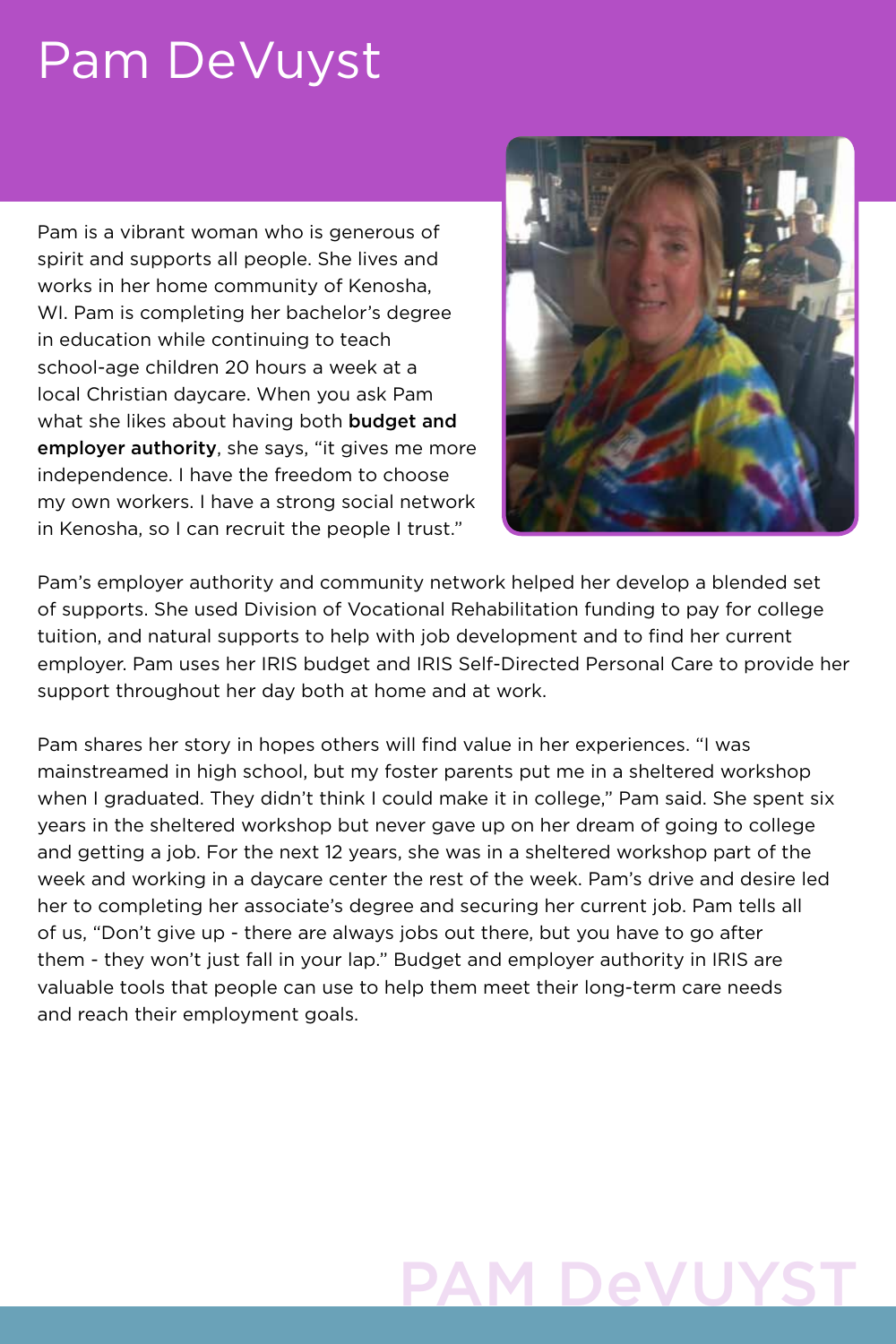#### Budget and Employer Authority Key Parts of Living a Self-Determined Life Comparison



#### LOCAL OFFICE HOURS

As a certified IRIS Consultant Agency (ICA), TMG is required to have regularly scheduled office hours in different areas of the state. You may wonder why a program that focuses on spending time with people in their homes would require ICAs to have available office hours. The purpose is simply to offer another way for people enrolled in IRIS and the staff from the TMG ICA to connect.

IRIS Consultant Supervisors and Area Associate Directors will be available at the sites to:

- Answer questions about your individual supports and services plan.
- Talk with you about finding a job in the community.
- Explore local resources.
- Address your other questions or concerns.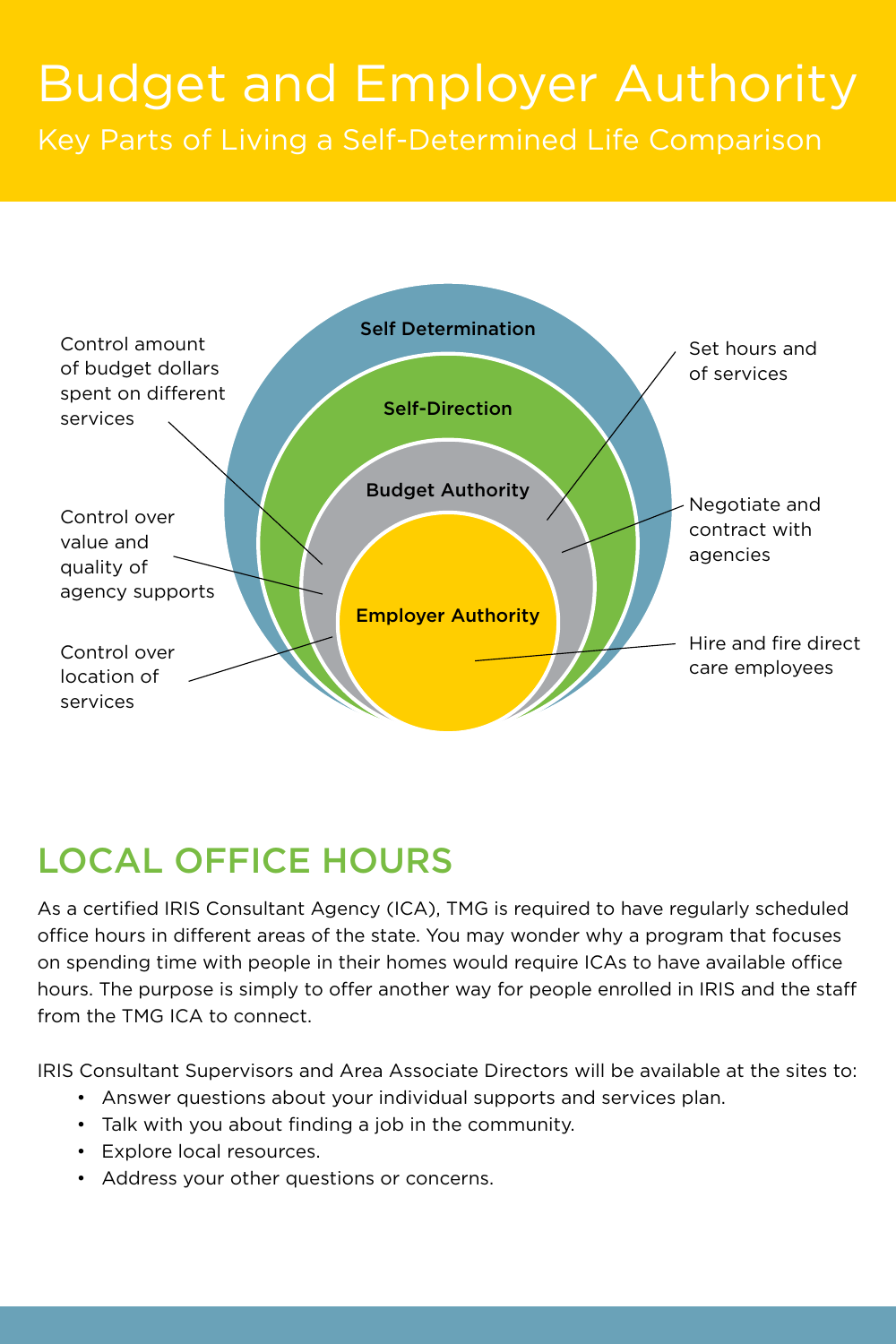## Coming to a Community Near You







We will not be able to hold office hours in every community, so we're trying this out in places where there are larger numbers of people enrolled in IRIS. We will have regularly scheduled office hours in the following communities:

| Location                                                                                                                             | Dates                          | Time                      |
|--------------------------------------------------------------------------------------------------------------------------------------|--------------------------------|---------------------------|
| <b>Barron County ADRC</b><br>Barron County Government Center<br>335 E Monroe Avenue, Room 100<br>Barron, WI 54812                    | 1st Tuesday of each month      | 10 a.m. - 12 p.m.         |
| La Crosse Public Library - Trustee Room<br>800 Main Street, La Crosse, WI 54601                                                      | 1st Tuesday of each month      | $2 - 4 p.m.$              |
| Wausau - Northcentral Technical College<br>1000 W Campus Drive, Wausau, WI 54401                                                     | 4th Wednesday of each<br>month | $11:30$ a.m - $1:30$ p.m. |
| Eau Claire - L.E. Philips Memorial Public Library -<br>Red Cedar Room<br>400 Eau Claire Street, Eau Claire, WI 54701                 | 1st Thursday of each month     | $1:30 - 3:30$ p.m.        |
| Dodgeville - ADRC of Southwest Wisconsin<br>303 W Chapel Street, Dodgeville, WI 53533                                                | 4th Thursday of each<br>month  | $1:30 - 3:30$ p.m.        |
| Appleton - Goodwill Industries of North Central<br>Wisconsin - Darboy - Community Room<br>N189 Stoney Brook Road, Appleton, WI 54915 | 2nd Wednesday of each<br>month | $2 - 4 p.m.$              |
| Manitowoc - ADRC of the Lakeshore<br>Manitowoc County Office Complex<br>4319 Expo Drive, Room 302<br>Manitowoc, WI 54221             | 2nd Thursday of each<br>month  | 10 a.m. - 12 p.m.         |
| Portage Public Library - Tech Room<br>253 W Edgewater Street, Portage, WI 53901                                                      | 3rd Thursday of each<br>month  | $1 - 3 p.m.$              |
| Waukesha County - ADRC<br>514 Riverview Avenue, Room 184<br>Waukesha, WI 53188                                                       | 3rd Friday of each month       | 2 - 4 p.m.                |
| Milwaukee Public Library - Central<br>814 W Wisconsin Avenue, Milwaukee, WI 53233                                                    | 1st Friday of each month       | 10 a.m. - 12 p.m.         |
| Kenosha County Center<br>19600 75th Street, Bristol, WI 53104                                                                        | 2nd Monday of each month       | $9 - 11$ a.m.             |

Most of the office hours will be in buildings that have meeting rooms where we can have discussions that are private and confidential. Local libraries, Aging and Disability Resource Centers (ADRCs), and other local organizations have been very helpful in partnering with us to use their meeting rooms. This means that we do not need to own or lease offices around the state.

Please note: Even though the TMG ICA may have office hours in your community, your IRIS Consultant will not be available during these office hours and will still visit you in your home. You are not required to use the office hours, they are simply there for your convenience if you want to drop in. Please contact your IRIS Consultant if you have questions about local office hours.